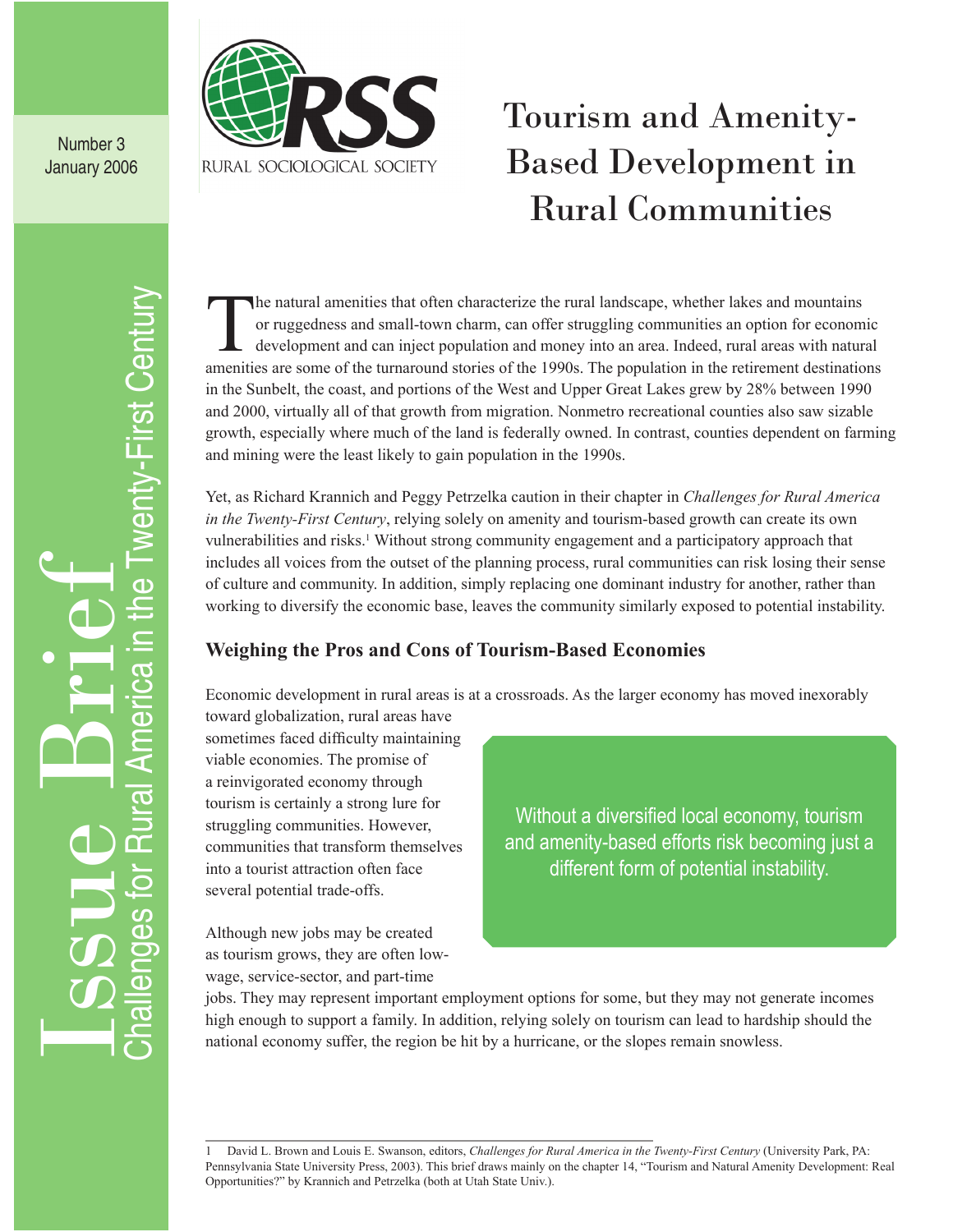Issue Brief January 2006 The quality of life in the area may change as well. The cost of living may rise as an amenity-based economy takes hold, with skyrocketing property values or prices for goods and services as newcomers with more disposable income settle in.

As a complement to tourism, a new model of economic development promotes flexible, community-centered, and focused economic production—often small-scale entrepreneurs or businesses cooperating under banners of regional trade associations.

Likewise, government may feel a pinch. Revenue generated by new business and populations are often exceeded by the additional costs associated with expanding public infrastructure and services.

Although new residents can reinvigorate civic organizations, re-enliven a dormant downtown, or offer a more rounded set of skills

and talents, they can also cause strain. An influx of newcomers, for example, can reduce the density of acquaintanceship networks or weaken social solidarity. Clashes can arise when different values collide. At its most basic, the area can risk losing the very essence that attracted tourists originally. At its worst, its local culture and identity can be overrun by tourist shops, theme parks, and fast food.

Of course, many of these scenarios have a flip-side. Rather than losing cultural identity, residents of the Loess Hills in western Iowa, for example, gained a new perception of their area and of themselves when the scenic beauty of the landscape brought tourists.

Overall, though, a common theme across several recent studies was a decided skepticism if not outright dissatisfaction among residents with the results of a tourism-based economy.

## **Ensuring Economic Success**

For tourism and amenities to contribute positively to a rural community, local leaders and planners and those responsible for devising rural development polices must work closely together to:

- Address the risks associated with substituting one form of resource dependency for another;
- Encourage local business development and investment such that profits from tourism and growth are not siphoned away from the local economy by outside investment interests;
- Develop cooperating entities with other area governments to enhance the technical and managerial capacity of local governments;
- Develop zoning and other land use ordinances;
- Plan infrastructure enhancements, from handling waste water to preventing traffic jams.

*Building Trust, Building Social Capital—* Essential to the process is a participatory approach that includes all voices at the outset of the planning process. Some communities can become insular when elites or cliques of individuals dominate. Coming together to plan for tourism or amenitybased economies can help foster broader social capital—strong norms of reciprocity and trust—and build bridges among community members.